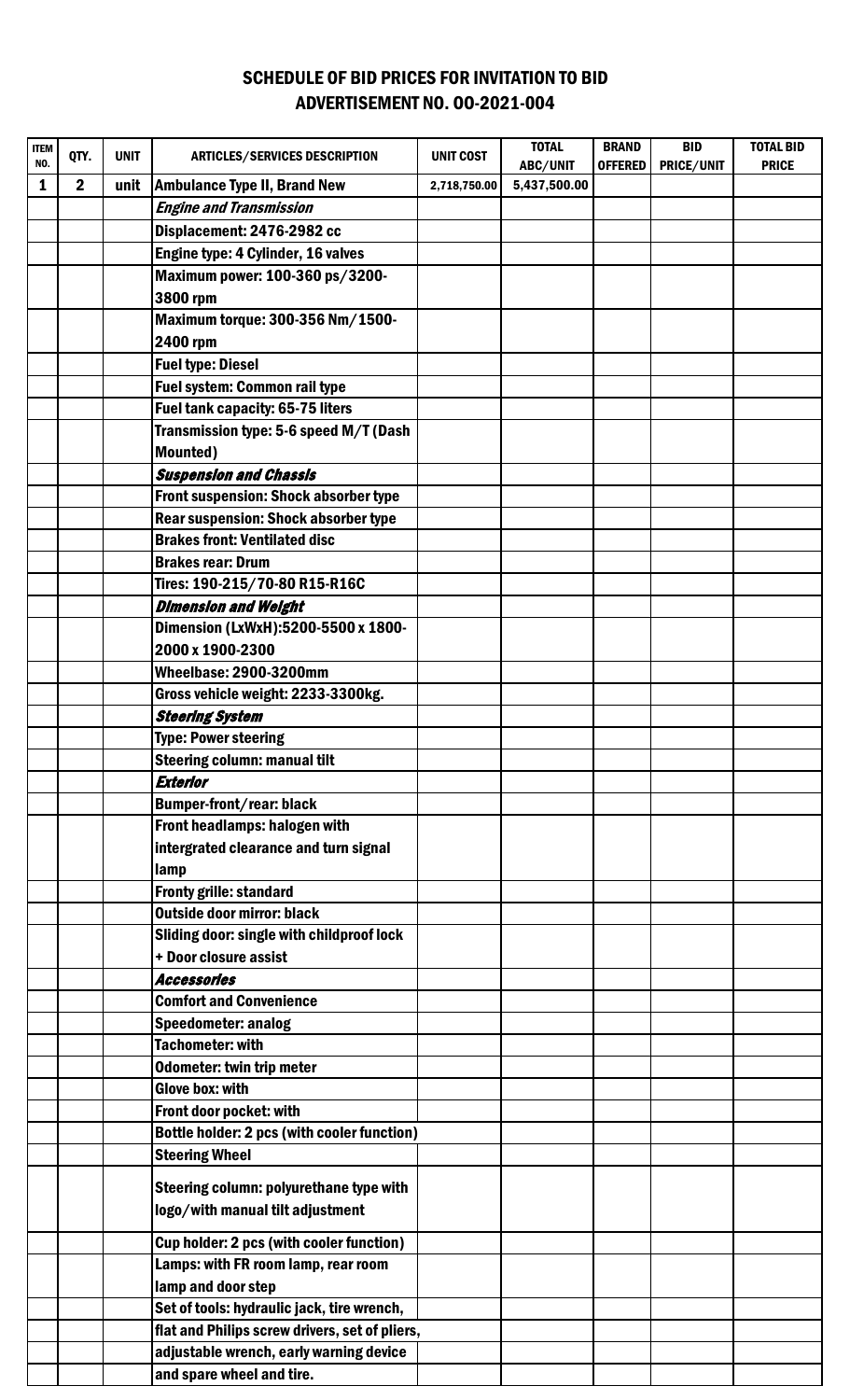|  | Safety/Security                                 |  |  |  |
|--|-------------------------------------------------|--|--|--|
|  | Airbags: with driver side                       |  |  |  |
|  | <b>LSV (load sensing valves): with</b>          |  |  |  |
|  | <b>High mount stop lamp: LED</b>                |  |  |  |
|  | <b>Child lock: with slide door</b>              |  |  |  |
|  | <b>Sensor: back up sensor</b>                   |  |  |  |
|  | <b>Body color</b>                               |  |  |  |
|  | <b>Color: white</b>                             |  |  |  |
|  | Decals: with "For Official Use Only" and        |  |  |  |
|  | <b>Ambulance Decals</b>                         |  |  |  |
|  | Logo: Logo of Province of Antique               |  |  |  |
|  | <b>Freebies</b>                                 |  |  |  |
|  | LTO Registration: 3 years with TPL              |  |  |  |
|  | <b>GSIS Insurance: 1 year</b>                   |  |  |  |
|  | Tint: medium black upper and lower              |  |  |  |
|  | Sear cover: corduroy                            |  |  |  |
|  | <b>Fuel: full tank</b>                          |  |  |  |
|  | <b>Emergency Lights, Sirens, Public</b>         |  |  |  |
|  | <b>Address System</b>                           |  |  |  |
|  |                                                 |  |  |  |
|  | <b>Emergency lights: roof mounted light bar</b> |  |  |  |
|  | with red and green flashing LED lights.         |  |  |  |
|  | The length of the light bar must be the         |  |  |  |
|  | same as the width of the vehicle roof           |  |  |  |
|  | -Electric siren and public address              |  |  |  |
|  | system: standard ambulance siren tones          |  |  |  |
|  | (horn, manual, wail, yelp, phaser,              |  |  |  |
|  | HiLo/Two tone)                                  |  |  |  |
|  | and with at least two 100 watts amplifier       |  |  |  |
|  | and siren speakers. With rotary switch          |  |  |  |
|  | and momentary push-button override              |  |  |  |
|  | control. Public Address override with           |  |  |  |
|  | attached microphone and volume control          |  |  |  |
|  | knob.                                           |  |  |  |
|  | -Red and Blue flashing LED lights               |  |  |  |
|  | mounted on the upper part of the rear of        |  |  |  |
|  | the ambulance                                   |  |  |  |
|  | -Red and Blue LED flashing lights               |  |  |  |
|  | mounted on the front grill of the               |  |  |  |
|  | ambulance.                                      |  |  |  |
|  | <b>Ambulance Body Marking</b>                   |  |  |  |
|  | -The front of the ambulance shall be            |  |  |  |
|  | marked with reflectorized and                   |  |  |  |
|  | capitalized word                                |  |  |  |
|  | -"AMBULANCE" which is spelled out in            |  |  |  |
|  | reverse (mirror image)                          |  |  |  |
|  | -The height of each letter shall be no less     |  |  |  |
|  | than 10 centimeters and the letters must        |  |  |  |
|  | be in red color.                                |  |  |  |
|  | -The word shall be seen at least six (6)        |  |  |  |
|  | meters away.                                    |  |  |  |
|  | -Each side of the ambulance body shall          |  |  |  |
|  | have the capitalized word                       |  |  |  |
|  | "AMBULANCE" not less than 15cm in               |  |  |  |
|  | height and the letters must be in red color.    |  |  |  |
|  | -The rear side of the ambulance shall be        |  |  |  |
|  | marked with reflectorized and                   |  |  |  |
|  | capitalized word                                |  |  |  |
|  | -The prescribed logo with a diameter of         |  |  |  |
|  | not less than 36cm shall be placed on the       |  |  |  |
|  | driver's door and on the front passenger        |  |  |  |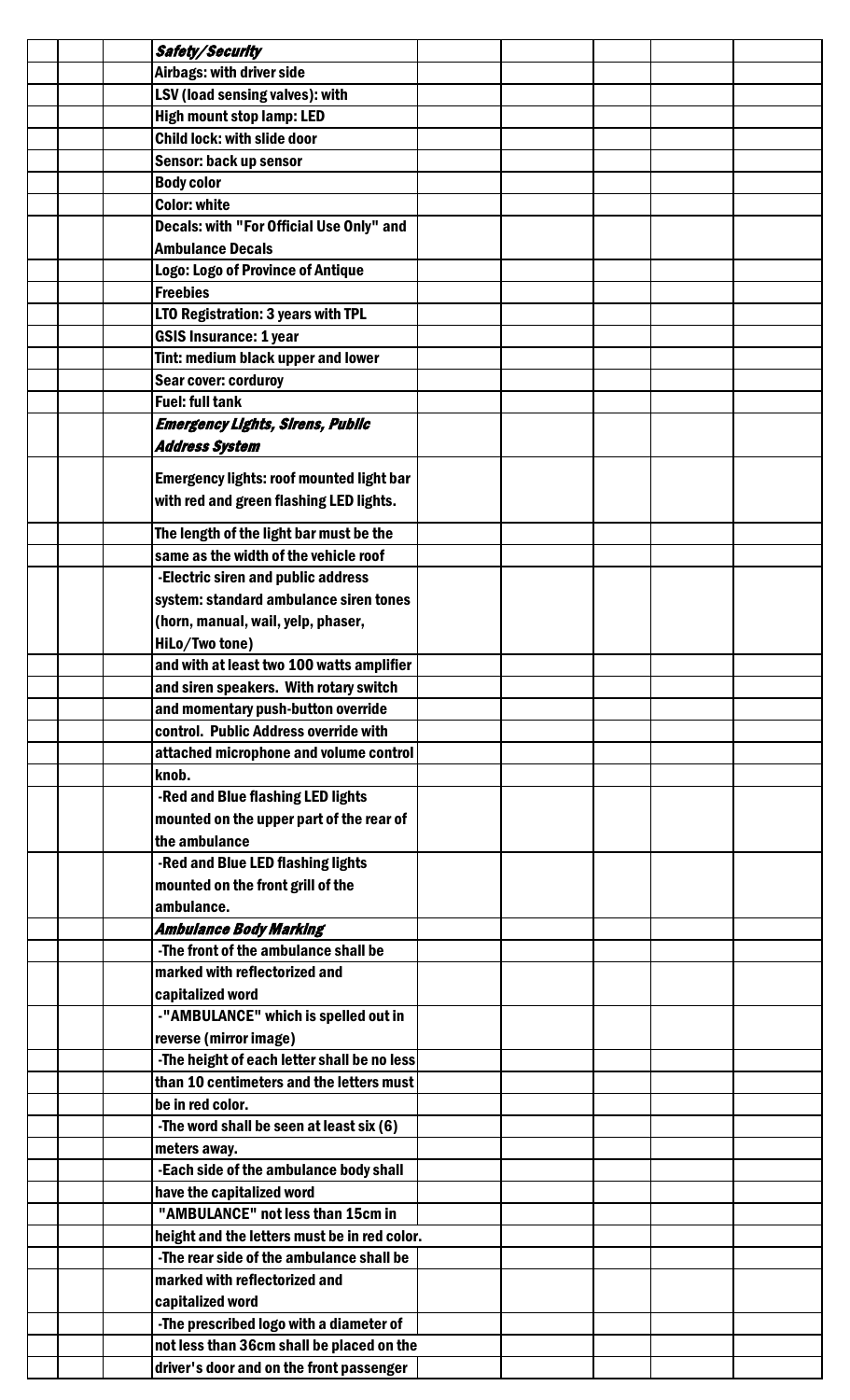|  | door.                                       |  |  |  |
|--|---------------------------------------------|--|--|--|
|  | <b>Patient Compartment</b>                  |  |  |  |
|  | -Compartment interior height: at least      |  |  |  |
|  | <b>1600mm</b>                               |  |  |  |
|  | -Compartment interior width: at least       |  |  |  |
|  | <b>1500mm</b>                               |  |  |  |
|  | -Partition between the driver and patient   |  |  |  |
|  | compartment: air tight bulkhead made        |  |  |  |
|  | of nonporous material with a transparent    |  |  |  |
|  | and shatter proof sliding window at least   |  |  |  |
|  | 35cm x 30cm.                                |  |  |  |
|  |                                             |  |  |  |
|  | -Storage cabinet for medicines,             |  |  |  |
|  | instruments and medical equipment.          |  |  |  |
|  |                                             |  |  |  |
|  | a. Built-in cabinet made of white painted   |  |  |  |
|  | aluminum panels or other lightweight,       |  |  |  |
|  | equivalent strength material such as        |  |  |  |
|  | fiberglass, composites and fiberglass       |  |  |  |
|  | reinforced plastics.                        |  |  |  |
|  |                                             |  |  |  |
|  | Cabinet must be mounted on the upper        |  |  |  |
|  | left side of the patient compartment and    |  |  |  |
|  | must be at least 200cm but must not be more |  |  |  |
|  | than 210cm in length. The cabinet must      |  |  |  |
|  | be firmly anchored (bolted or welded)       |  |  |  |
|  | to tapping plates of the body structure.    |  |  |  |
|  | b. The cabinet must have transparent        |  |  |  |
|  | and shatter-proof sliding doors with low    |  |  |  |
|  | profile handles.                            |  |  |  |
|  | The sliding doors must be easily opened     |  |  |  |
|  | but must not open during transit. The       |  |  |  |
|  | sliding doors must be fitted with auto-     |  |  |  |
|  | matic latch or friction holding device.     |  |  |  |
|  | c. The cabinet must have at least 4         |  |  |  |
|  |                                             |  |  |  |
|  | shelves with at least one shelf designed    |  |  |  |
|  | to fit and carry heavy medical equipment    |  |  |  |
|  | such as the defibrilator and nebulizer.     |  |  |  |
|  | The shelves must a depth at least 30cm      |  |  |  |
|  | but must not be more that 50cm.             |  |  |  |
|  | -Compartment for the folding stretcher      |  |  |  |
|  | and scoop stretcher:                        |  |  |  |
|  | Installed below the storage cabinet,        |  |  |  |
|  | made of white painted aluminum panels       |  |  |  |
|  | or other lightweight, equivalent strength   |  |  |  |
|  | material such as fiberglass, composites     |  |  |  |
|  | and fiberglass reinforced plastics. The     |  |  |  |
|  | compartment must be at least 200cm          |  |  |  |
|  | but must not be more than 210cm in          |  |  |  |
|  | length. The cabinet must be firmly          |  |  |  |
|  | anchored (bolted or welded) to tapping      |  |  |  |
|  | plates of the body structure.               |  |  |  |
|  | <b>Bench for medical personnel: The</b>     |  |  |  |
|  |                                             |  |  |  |
|  | ambulance must be fitted with 3-seater      |  |  |  |
|  | bench permanently mounted on the            |  |  |  |
|  | ambulance floor,                            |  |  |  |
|  | one on the head side of the patient and     |  |  |  |
|  | one on the right side of the patient        |  |  |  |
|  | compartment. The bench (seat and            |  |  |  |
|  | backrest) must be made of sturdy alumi-     |  |  |  |
|  | num frame and panels coated with white      |  |  |  |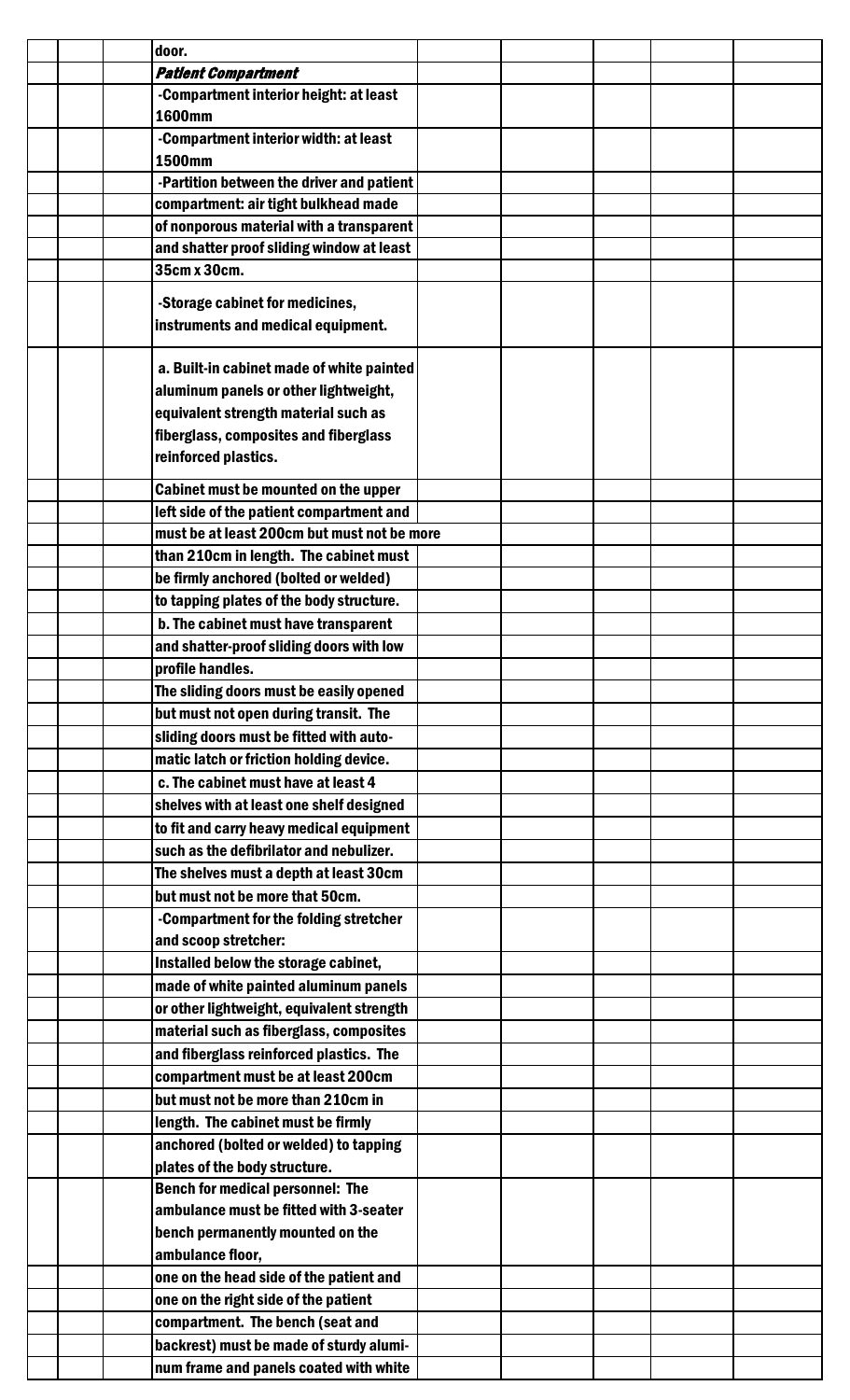|  | color paint or other lightweight, equiva-                                          |  |  |  |
|--|------------------------------------------------------------------------------------|--|--|--|
|  | lent strength material such as fiberglass                                          |  |  |  |
|  | reinforced plastics or plastic laminated.                                          |  |  |  |
|  | The seat and backrest must be fitted with                                          |  |  |  |
|  | mattress made of polyurethane foam                                                 |  |  |  |
|  | covered with a washable leatherette                                                |  |  |  |
|  | material. The construction of the bench                                            |  |  |  |
|  | must be in such a way that the underneath                                          |  |  |  |
|  | can be used as a compartment. The bench                                            |  |  |  |
|  | must have a 2 point seatbelt for each                                              |  |  |  |
|  | person.                                                                            |  |  |  |
|  | -Overhead lighting: at least 2 LED white                                           |  |  |  |
|  | lights with low light option                                                       |  |  |  |
|  | -Grab rail: aluminum or stainless steel                                            |  |  |  |
|  | grab rail at least 120cm long, 10cm depth                                          |  |  |  |
|  | (maximum) installed on the ceiling right                                           |  |  |  |
|  | above the patient/ambulance stretcher.                                             |  |  |  |
|  | -220V AC Supply. The patient compart-                                              |  |  |  |
|  | ment must be installed with an electronic                                          |  |  |  |
|  | inverter with a capacity of at least 2KVA                                          |  |  |  |
|  | and an output voltage of 220V, 60Hz. At                                            |  |  |  |
|  | least five (5) convenience outlets must                                            |  |  |  |
|  | be installed at the different points on the                                        |  |  |  |
|  | compartment to supply power to the                                                 |  |  |  |
|  | medical equipment.                                                                 |  |  |  |
|  | -Intercom system: Intra-vehicle intercom                                           |  |  |  |
|  | system must be fitted to serve as voice                                            |  |  |  |
|  | communication between the driver and                                               |  |  |  |
|  | personnel in the patient compartment.                                              |  |  |  |
|  |                                                                                    |  |  |  |
|  |                                                                                    |  |  |  |
|  | <b>Medical Equipment and Instruments</b><br>1. Ambulance stretcher                 |  |  |  |
|  | a. length: 180-197cm                                                               |  |  |  |
|  | b. width: 48-55cm                                                                  |  |  |  |
|  | c. Loading height should match the                                                 |  |  |  |
|  | vehicle floor height                                                               |  |  |  |
|  | d. Loading capacity: at least 175kg.                                               |  |  |  |
|  | e. Materials: stainless steel, high grade                                          |  |  |  |
|  | aluminum alloy                                                                     |  |  |  |
|  | f. Head part rising angle, at least 75°                                            |  |  |  |
|  | g. Knee part rising angle: at least 15°                                            |  |  |  |
|  | h. With collapsible side rails and quick                                           |  |  |  |
|  | release patient restrain system                                                    |  |  |  |
|  | i. With durable folding leg mechanism                                              |  |  |  |
|  | j. The mattress must be made of high-                                              |  |  |  |
|  | density polyester fiber foam with thick-                                           |  |  |  |
|  | ness of at least 5cm and covered with                                              |  |  |  |
|  | waterproof vinyl material.                                                         |  |  |  |
|  | k. Wheels: 150-200mm diameter, fixed                                               |  |  |  |
|  | front with locking brakes and auto-                                                |  |  |  |
|  | directional rear and with 50-55cm loading                                          |  |  |  |
|  | carriage wheels                                                                    |  |  |  |
|  | I. Loading rail mounted in the ambulance                                           |  |  |  |
|  | with latching system                                                               |  |  |  |
|  | 2. Automatic External Defibrilator                                                 |  |  |  |
|  | (AED)                                                                              |  |  |  |
|  | a. Two-button operation: On/Off,                                                   |  |  |  |
|  | <b>Discharge (shock button)</b>                                                    |  |  |  |
|  | b. Voice prompts: voice command that<br>gives instruction to the user in operating |  |  |  |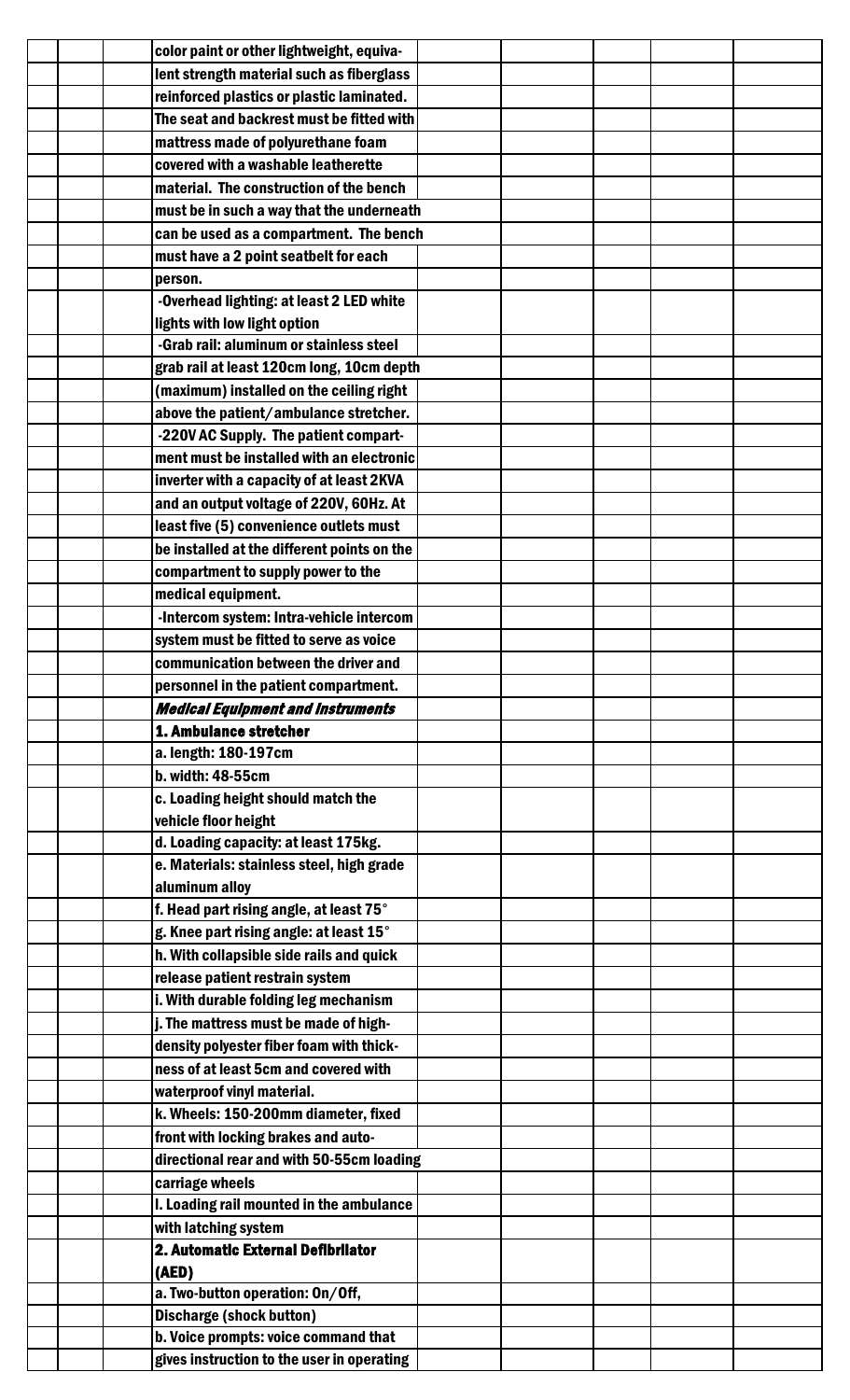|  | the device                                    |  |  |  |
|--|-----------------------------------------------|--|--|--|
|  | c. Automatically evaluates patient impe-      |  |  |  |
|  | dance for proper pad contact                  |  |  |  |
|  | d. Automatically analyses patient ECG         |  |  |  |
|  | condition for shockable or non-shockable      |  |  |  |
|  | rhythms                                       |  |  |  |
|  | e. Patient ECG acquired through               |  |  |  |
|  | defibrilator pads                             |  |  |  |
|  | f. Energy output: up to 200 joules or         |  |  |  |
|  | higher                                        |  |  |  |
|  | g. Energy output accuracy: ±15%               |  |  |  |
|  | h. Pulse shape: Bi-phasic                     |  |  |  |
|  | i. Charge time: maximum 15 seconds            |  |  |  |
|  | j. Battery capacity: capable of providing     |  |  |  |
|  |                                               |  |  |  |
|  | at least 200 discharges at maximum            |  |  |  |
|  | energy                                        |  |  |  |
|  | k. Replaceable battery                        |  |  |  |
|  | I. Visible and Audible Indicators:            |  |  |  |
|  | i. Low battery                                |  |  |  |
|  | ii. Pad skin contact/Pad disconnection        |  |  |  |
|  | iii. AED Status                               |  |  |  |
|  | iv. Warning: " Do not touch patient"          |  |  |  |
|  | m. Defibrillator pads (self-adhesive,         |  |  |  |
|  | disposable and non-polarized) at least        |  |  |  |
|  | five (5) pairs for adult aand at least five   |  |  |  |
|  | (5) pairs for pedia                           |  |  |  |
|  | 3. Nebulizer                                  |  |  |  |
|  | a. Diaphragm type pump assembly               |  |  |  |
|  | b. Replaceable air filter                     |  |  |  |
|  | c. Compartment for storing the nebulizer      |  |  |  |
|  | kit and air tube                              |  |  |  |
|  | d. Power supply 220V, 60Hz                    |  |  |  |
|  | e. Compressor pressure: at least 20 psig      |  |  |  |
|  | f. Standard accessories: Two mouth piece      |  |  |  |
|  | with tubing, two adult mask and two           |  |  |  |
|  | pedia mask, air filters                       |  |  |  |
|  | <b>4. Portable Suction Machine</b>            |  |  |  |
|  | a. Suction gauge/read out: analogue or        |  |  |  |
|  | digital                                       |  |  |  |
|  | b. Vacuum regulator with variable control     |  |  |  |
|  |                                               |  |  |  |
|  | c. Collection container: at least one (1)     |  |  |  |
|  | liter capacity, must be autoclavable          |  |  |  |
|  | including the lid                             |  |  |  |
|  | d. Suction tubes: silicon material            |  |  |  |
|  | e. With overflow sensors                      |  |  |  |
|  | f. With bacterial filters on the suction side |  |  |  |
|  | g. Power Supply: 220V, 60Hz                   |  |  |  |
|  | h. Vacuum power: up to 60kPa                  |  |  |  |
|  | i. The suction machine must be placed in      |  |  |  |
|  | a cart mounted on the head side of the        |  |  |  |
|  | patient                                       |  |  |  |
|  | 5. Examining light (mounted on the head       |  |  |  |
|  | side of the patient)                          |  |  |  |
|  | a. Flexible holder light head                 |  |  |  |
|  | b. LED white light                            |  |  |  |
|  | c. Power supply: 220V, 60Hz                   |  |  |  |
|  | 6. Aneroid Sphygmomanometer (mounted          |  |  |  |
|  | on the ambulance wall on the head side        |  |  |  |
|  | of the patient                                |  |  |  |
|  | a. Manometer size: at least 5 inches          |  |  |  |
|  | diagonal size                                 |  |  |  |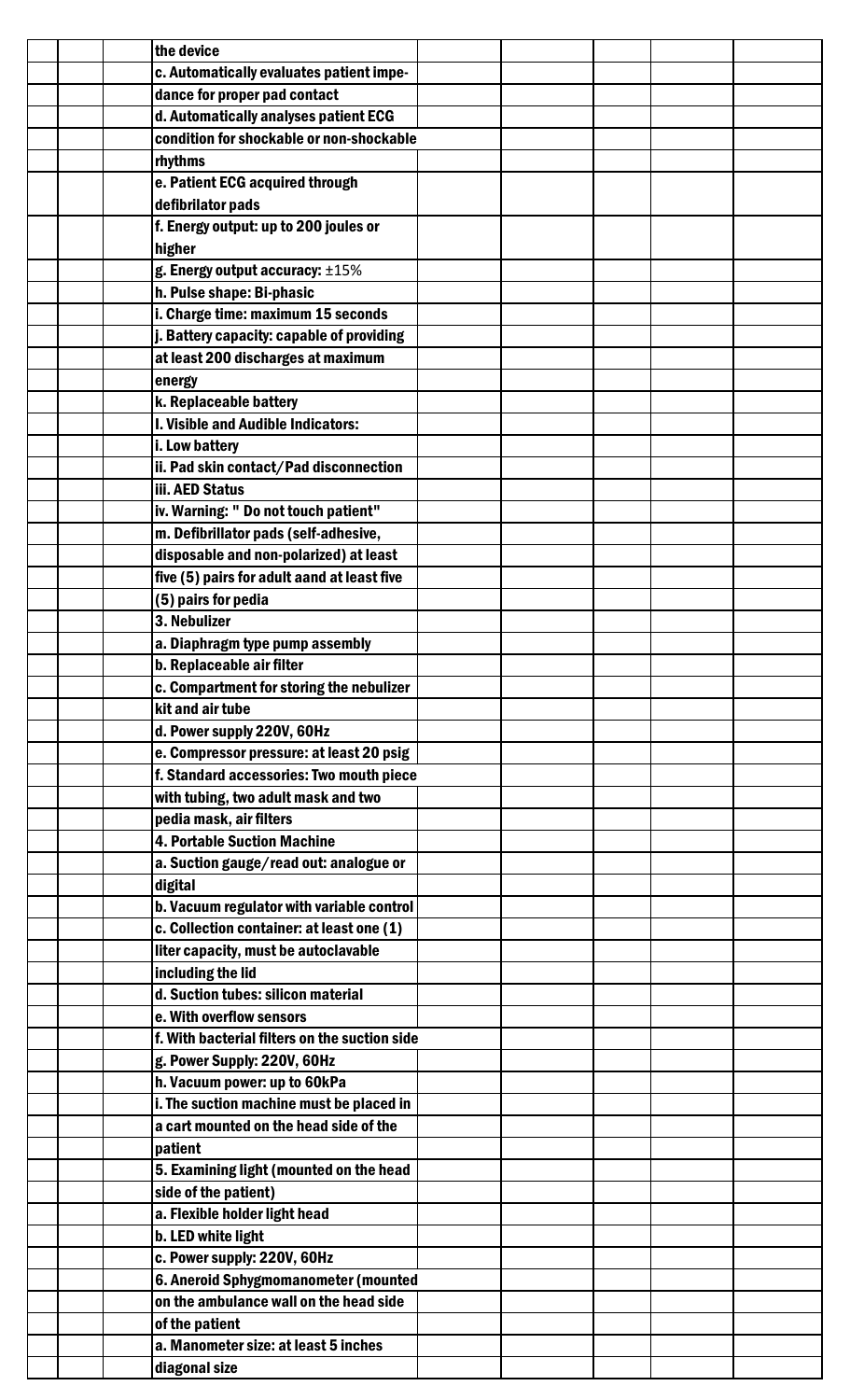|  | b. Manometer gauge maximum pressure        |  |  |  |
|--|--------------------------------------------|--|--|--|
|  | reading: 300mmHg                           |  |  |  |
|  | c. Manometer accuracy: $\pm$ 3 mmHg        |  |  |  |
|  | d. Inflatable rubber cuff with durable     |  |  |  |
|  | and flexible cover and Velcro strips:      |  |  |  |
|  | i. Bandage cuff for adult                  |  |  |  |
|  | ii. Bandage cuff for pedia                 |  |  |  |
|  | iii. Bandage cuff for obese                |  |  |  |
|  | e. Latex free rubber tubes with at least   |  |  |  |
|  | 30cm in length                             |  |  |  |
|  | f. Latex free inflatable bulb with release |  |  |  |
|  | valve                                      |  |  |  |
|  |                                            |  |  |  |
|  | 7. Folding Stretcher                       |  |  |  |
|  | a. Length: at least 1900mm                 |  |  |  |
|  | b. Width: at least 530mm                   |  |  |  |
|  | c. Loading capacity: at least 120kg.       |  |  |  |
|  | d. The stretcher must have a quick release |  |  |  |
|  | patient restrain system                    |  |  |  |
|  | e. Frame material: high grade aluminum     |  |  |  |
|  | f. Frame must be made of sturdy light-     |  |  |  |
|  | weight, non-twisting construction and      |  |  |  |
|  | with rubber handles                        |  |  |  |
|  | g. Stretcher bed material must be          |  |  |  |
|  | washable                                   |  |  |  |
|  |                                            |  |  |  |
|  | 8. Scoop Stretcher                         |  |  |  |
|  | a. Length: at least 200cm                  |  |  |  |
|  | b. Adjustable length                       |  |  |  |
|  | c. Width: at least 42cm                    |  |  |  |
|  | d. Loading capacity: at least 150kg        |  |  |  |
|  | e. The stretcher must have at least three  |  |  |  |
|  | (3) quickk release patient restrain system |  |  |  |
|  | f. Frame material: high grade aluminum     |  |  |  |
|  |                                            |  |  |  |
|  | 9. Heavy Duty Stethoscope (1-pediatric     |  |  |  |
|  | and 1-adult)                               |  |  |  |
|  | a. Two-sided chest piece                   |  |  |  |
|  | <b>b. Stainless Steel Chest Piece</b>      |  |  |  |
|  | c. Combination diaphragm and bell type     |  |  |  |
|  | d. Rubberized ear tips                     |  |  |  |
|  | e. Rubberized tubing black                 |  |  |  |
|  | f. Standard Accessories:                   |  |  |  |
|  | i. Spare Ear Tip-2 pcs. Each for pediatric |  |  |  |
|  | and adult                                  |  |  |  |
|  | ii. Spare Diaphragm and ring-1 pc each     |  |  |  |
|  | for pediatric and adult                    |  |  |  |
|  |                                            |  |  |  |
|  | <b>10. Non-contact Thermometer</b>         |  |  |  |
|  | a. Measuring scale: Degree Celsius         |  |  |  |
|  | b. LCD or LED display with at least three  |  |  |  |
|  | (3) digit measurement display              |  |  |  |
|  |                                            |  |  |  |
|  | c. components must have no glass and       |  |  |  |
|  | mercury materials                          |  |  |  |
|  | d. Measurement range: 30°C to 42°C or      |  |  |  |
|  | wider range.                               |  |  |  |
|  | e. Beep sound upon measurement             |  |  |  |
|  | f. Switch off automatically when not in    |  |  |  |
|  | use.                                       |  |  |  |
|  | g. Battery operated.                       |  |  |  |
|  | h. With low battery indicator              |  |  |  |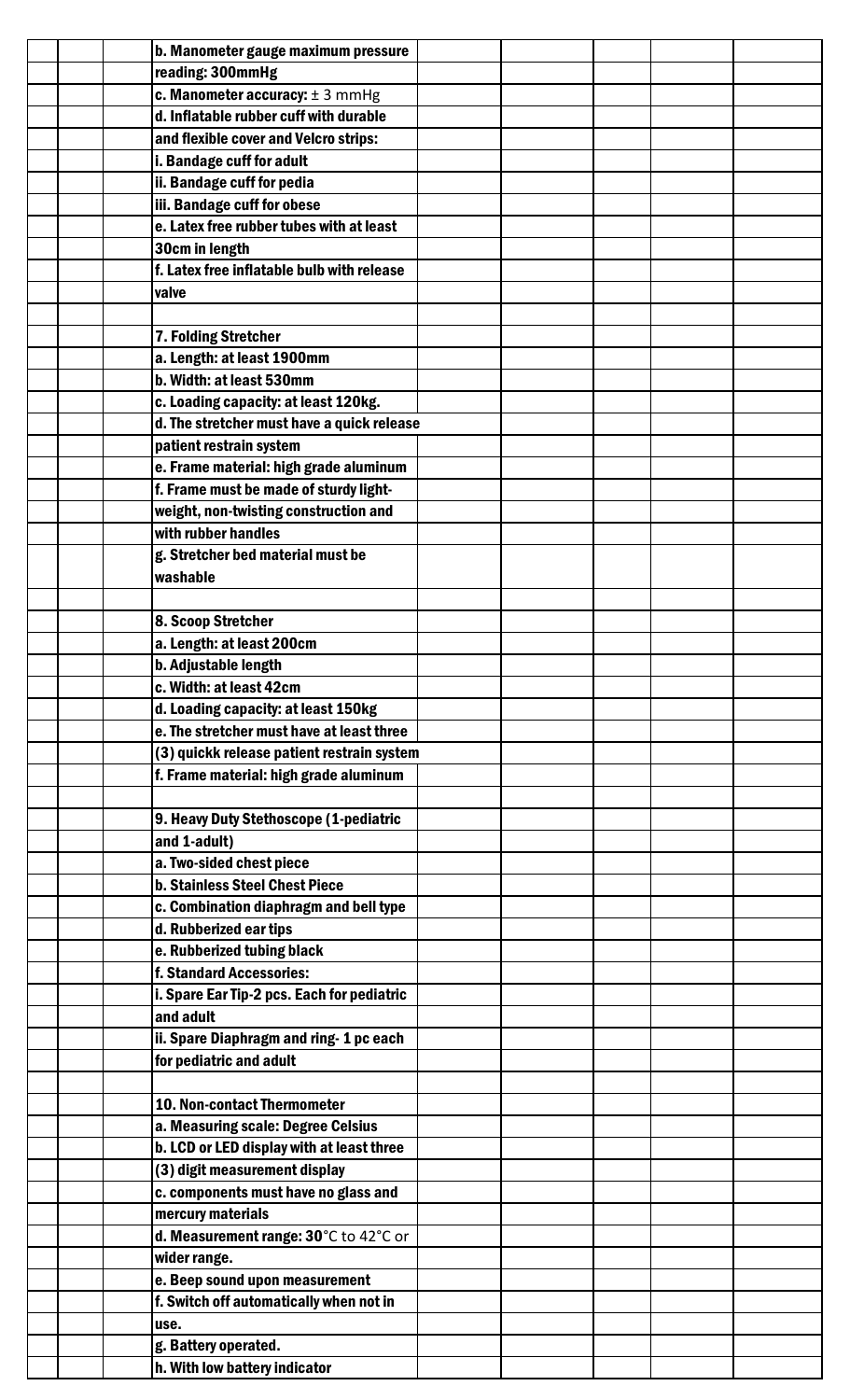|  | 11. Blood Glucose Meter with Strip           |  |  |  |
|--|----------------------------------------------|--|--|--|
|  | a. Display: LCD and LED digital display      |  |  |  |
|  | <b>b. Displayed parameters</b>               |  |  |  |
|  | i. Blood glucose level in mg/dl or mmol/l    |  |  |  |
|  | ii. Date and time of test                    |  |  |  |
|  | d. Average test time: less than 10 seconds   |  |  |  |
|  | e. Measurement range: 20-600 mg/dl or        |  |  |  |
|  |                                              |  |  |  |
|  | mmol/l                                       |  |  |  |
|  | f. Memory capacity: at least 50              |  |  |  |
|  | measurements                                 |  |  |  |
|  | g. Battery life: at least 1,000              |  |  |  |
|  | measurements                                 |  |  |  |
|  | h. Accessories                               |  |  |  |
|  | i. Lancing device                            |  |  |  |
|  | ii. At least 50 lancets                      |  |  |  |
|  |                                              |  |  |  |
|  | iii. At least 50 test strips                 |  |  |  |
|  | iv. Carrying case                            |  |  |  |
|  |                                              |  |  |  |
|  | 12. Manual resuscitators for adult,          |  |  |  |
|  | pediatric and infant                         |  |  |  |
|  | a. Made of 100% silicon with visible         |  |  |  |
|  | markings in the bag as autoclavable          |  |  |  |
|  |                                              |  |  |  |
|  | b. With pressure relief valve                |  |  |  |
|  | c. Capacity:                                 |  |  |  |
|  | i. Within 1500 to 1700ml for adult           |  |  |  |
|  | ii. With 500 to 750ml for pedia              |  |  |  |
|  | iii. Within 250 to 370 for infant            |  |  |  |
|  | d. Accessories                               |  |  |  |
|  | I. Facemask for adult, pedia and infant-2    |  |  |  |
|  | pcs each                                     |  |  |  |
|  | ii. Oral airway for adult, pedia and infant- |  |  |  |
|  |                                              |  |  |  |
|  | 3 pcs each                                   |  |  |  |
|  | iii. Reservoir bag and oxygen tubing         |  |  |  |
|  | e. The resuscitators and accessories         |  |  |  |
|  | must be placed/stored in a hard plastic      |  |  |  |
|  | container                                    |  |  |  |
|  |                                              |  |  |  |
|  | 13. Oxygen Cylinder with Oxygen Therapy      |  |  |  |
|  | <b>Set</b>                                   |  |  |  |
|  | a. At least 20 pounds capacity               |  |  |  |
|  |                                              |  |  |  |
|  | b. Must be color green                       |  |  |  |
|  | c. Oxygen therapy set                        |  |  |  |
|  | i. Gauge reading: 1,800 psi or higher        |  |  |  |
|  | ii. Flowmeter: 0 to 15 li/min                |  |  |  |
|  | iii. Humidifier bottle: hard plastic,        |  |  |  |
|  | capacity: 200ml. To 300ml.                   |  |  |  |
|  | iv. Accessories: mouth piece, tubing,        |  |  |  |
|  | open wrench for installing the therapy       |  |  |  |
|  |                                              |  |  |  |
|  | set to the cylinder                          |  |  |  |
|  | d. The cylinder must be placed in a holder   |  |  |  |
|  | mounted on the head side of the patient      |  |  |  |
|  |                                              |  |  |  |
|  | 14. Laryngoscopes Set                        |  |  |  |
|  | a. Fiber optic LED light source or xenon     |  |  |  |
|  | light                                        |  |  |  |
|  | <b>b. Stainless steel blades</b>             |  |  |  |
|  | i. Curved, sized: infant, child, adult       |  |  |  |
|  |                                              |  |  |  |
|  | ii. Straight, sizes: infant, child, adult    |  |  |  |
|  | c. Stainless steel handle                    |  |  |  |
|  | d. The device must be autoclavable           |  |  |  |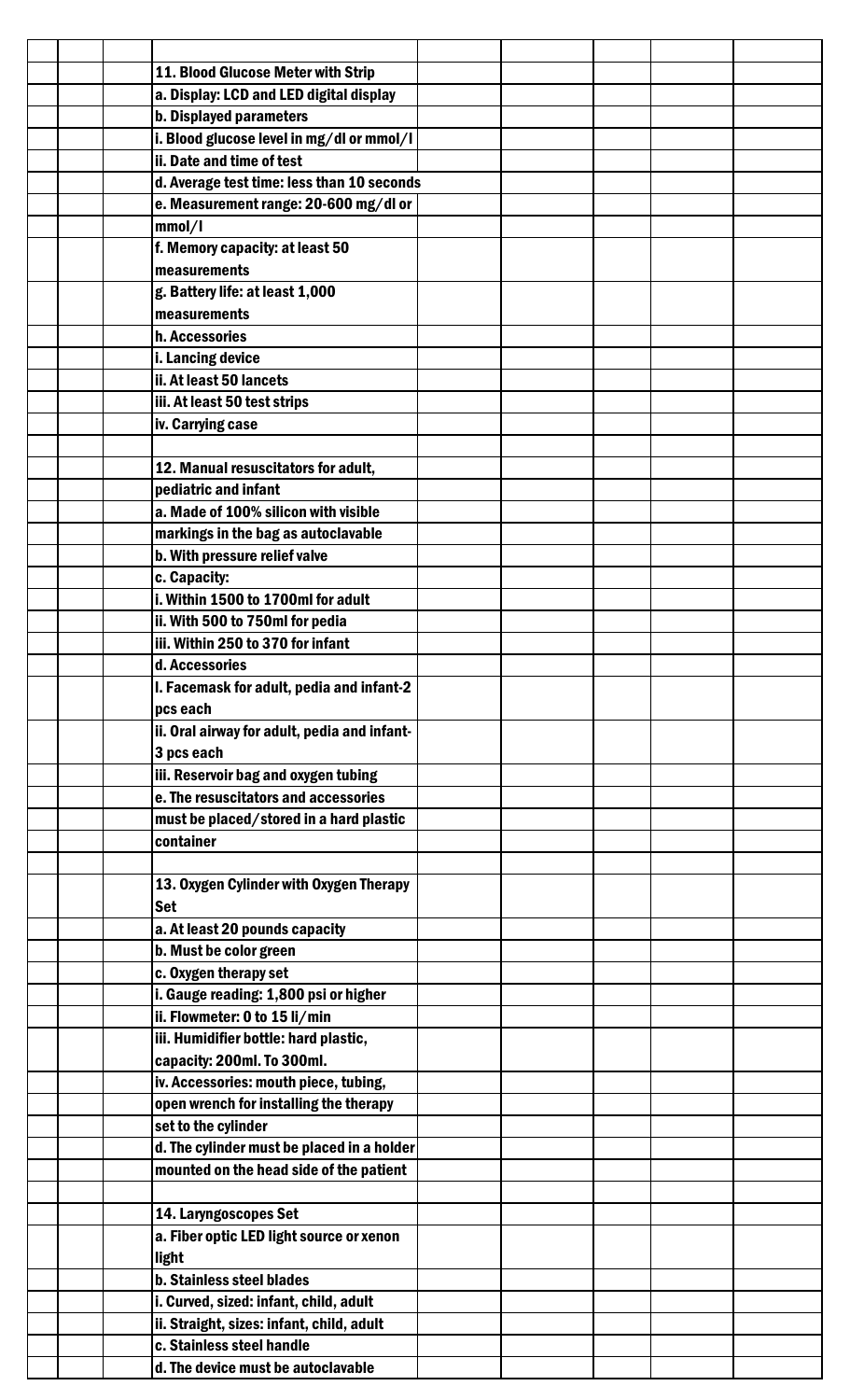|  | e. Battery operated                          |  |  |  |
|--|----------------------------------------------|--|--|--|
|  |                                              |  |  |  |
|  | <b>15. Immobilization Devices</b>            |  |  |  |
|  | a. Rigid cervical collars-at least 2 pieces  |  |  |  |
|  | for each size-small, medium and large        |  |  |  |
|  | f. Film padding or commercial head           |  |  |  |
|  | immobilization device-One (1) piece          |  |  |  |
|  | adult size and one (1) piece child size.     |  |  |  |
|  | c. Lower extremity (femur) traction          |  |  |  |
|  | devices (at least 2 pieces each)             |  |  |  |
|  |                                              |  |  |  |
|  | i. Limb-support slings                       |  |  |  |
|  | ii. Padded ankle hitch                       |  |  |  |
|  | iii. Padded pelvic support                   |  |  |  |
|  | iv. Traction strap (adult and child sizes)   |  |  |  |
|  | d. Upper and Lower extremity                 |  |  |  |
|  | <b>immobilization devices</b>                |  |  |  |
|  | i. At least 2 pieces-joint-above and joint-  |  |  |  |
|  | below fracture (sizes appropriate for        |  |  |  |
|  | adults and children)                         |  |  |  |
|  |                                              |  |  |  |
|  | ii. At leat 2 pieces each-rigid-support      |  |  |  |
|  | constructed with appropriate material        |  |  |  |
|  |                                              |  |  |  |
|  | (cardboard, metal, pneumatic, vacuum,        |  |  |  |
|  | wood or plastic)-various sizes               |  |  |  |
|  | e. At least 2 pieces- Resistant straps or    |  |  |  |
|  | cravats                                      |  |  |  |
|  |                                              |  |  |  |
|  | 16. Delivery Set                             |  |  |  |
|  | All instrument must be surgical grade        |  |  |  |
|  | stainless steel material with $\pm$ 0.4 inch |  |  |  |
|  | measurement tolerance                        |  |  |  |
|  | a. 1 pc. Sponge holding forceps,             |  |  |  |
|  | Rampley 9.5"                                 |  |  |  |
|  | b. 1 pc. Kidney Dish 10"                     |  |  |  |
|  | c. 1 pc. Bowl 200mm                          |  |  |  |
|  | d. 1 pc. Umbilical Scissors, American,       |  |  |  |
|  | Straight 4.5"                                |  |  |  |
|  |                                              |  |  |  |
|  | e. 1 pc. Needle Holder Mayo Hegar            |  |  |  |
|  | Straight 6.5"                                |  |  |  |
|  | f. 1 pc Episiotomy Scissors 14.5cm           |  |  |  |
|  | g. 1 pc. Cusco Vaginal Speculum Medium       |  |  |  |
|  | h. 1 pc. Hartmann Mosquito Artery            |  |  |  |
|  | <b>Forceps Straight 120mm</b>                |  |  |  |
|  | i. 1 pc. Metal Catheter                      |  |  |  |
|  | j. 1 pc. Uterine Curette                     |  |  |  |
|  | k. 1 pc. Treves Dissecting Forceps, plain,   |  |  |  |
|  | <b>200mm</b>                                 |  |  |  |
|  | I. 1 pc. Spencerwells Artery Forceps         |  |  |  |
|  | Curved 6"                                    |  |  |  |
|  | m. 1 pc. Kocher Artery Forceps, Toothed      |  |  |  |
|  | Straight 6"                                  |  |  |  |
|  |                                              |  |  |  |
|  | <b>G. Other Equipment and Accessories</b>    |  |  |  |
|  |                                              |  |  |  |
|  | Note: The items below (except the IV         |  |  |  |
|  | holder) must be marked with non-             |  |  |  |
|  | removable DOH logo and words " For           |  |  |  |
|  | ambulance use only" on the visible part      |  |  |  |
|  | of the equipment                             |  |  |  |
|  | 1. Fire extinguisher (rating 2A10BC),        |  |  |  |
|  | five (5) pounds with holder mounted on       |  |  |  |
|  | the ambulance floor                          |  |  |  |